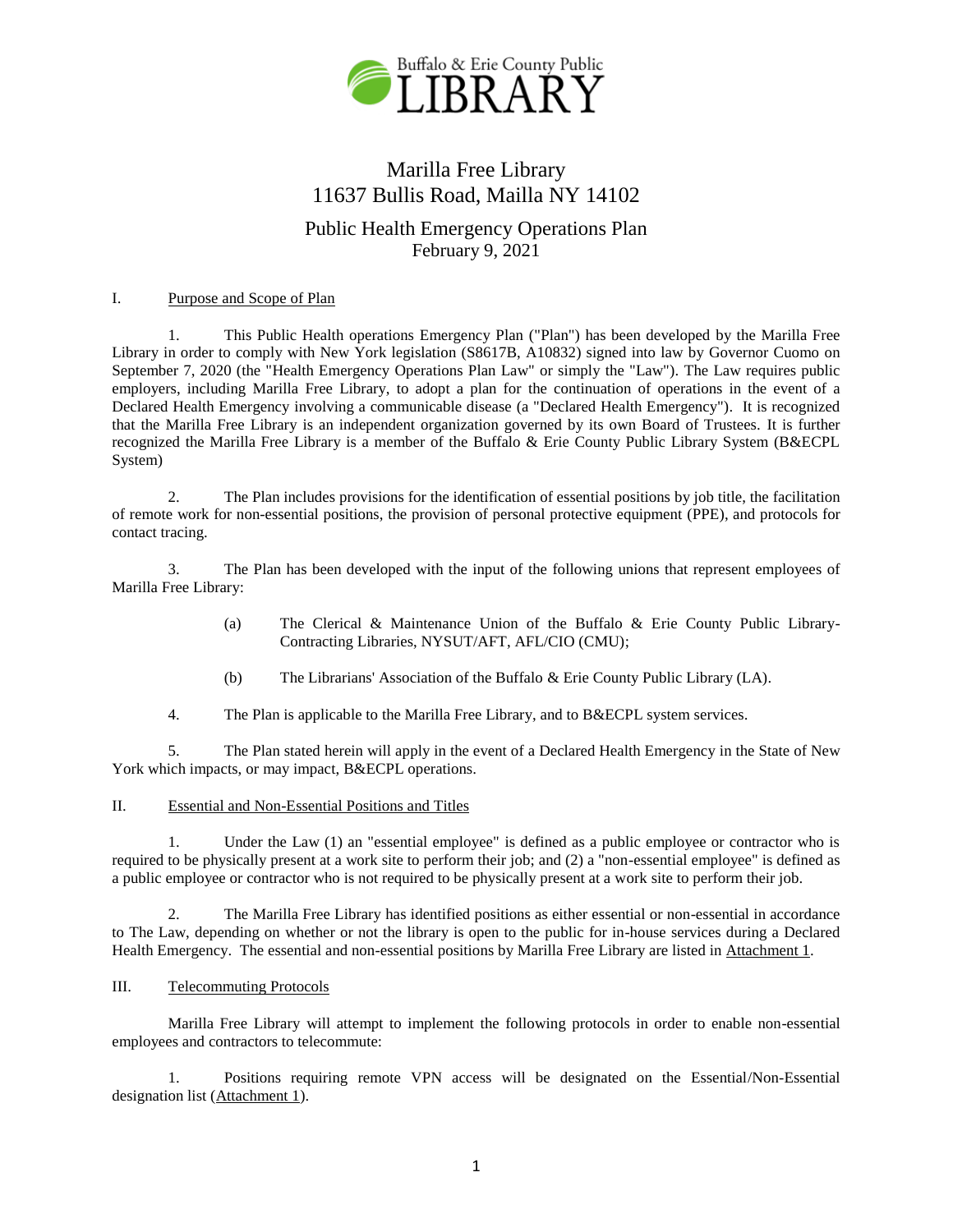2. Marilla Free Library, in cooperation with the B&ECPL System will use its reasonable best efforts to provide appropriate equipment, software and/or internet access to employees with non-essential designations who require remote VPN access, as determined by Marilla Free Library Director with approval from B&ECPL System Administration. Employees designated as essential and those non-essential employees who do not require VPN access (and do not have access to a home computer), who require specialized software or internet access may request such by contacting their respective Department Head or Administrator. The determination whether or not to provide requested equipment, software and/or internet access will be made by B&ECPL Administration in their sole discretion.

## IV. Scheduling of Essential Employees

A. In the event of a Declared Health Emergency:

1. The Marilla Free Library will abide by all Federal, State and Local laws pertaining to the Declared Health Emergency in the State of New York which impacts, or may impact, B&ECPL operations.

2. In addition, the Marilla Free Library will abide by all contractual obligations regarding notification of schedule changes, as required by applicable laws.

3. The Marilla Free Library may stagger the work shifts of some essential employees and contractors to reduce overcrowding at worksites and on public transportation systems. The following positions or job titles may have scheduled work shifts altered accordingly. Employees shall be provided with their typical or contracted minimum work hours:

- (a) Director / Library Manager RPT
- (b) Senior Library Clerk PT
- (c) Clerk Typist PT
- (d) Senior Page PT
- (e) Page PT
- (f) Caretaker PT
- (g) Cleaner PT
- B. Families First Coronavirus Response Act Requirements

1. While the Families First Coronavirus Response Act is in effect, Marilla Free Library will comply with its requirements, which includes the following:

(a) Employees will not be charged with leave time for coronavirus testing.

(b) Employees will be provided with up to two weeks (80 hours) of paid sick leave at the employee's regular rate of pay for a period which the employee is unable to work due to quarantine (in accordance with federal, state, or local orders or advice of a healthcare provider), and/or experiencing symptoms and seeking medical diagnosis.

(c) Marilla Free Library will provide up to two weeks (80 hours) of paid sick leave at twothirds the employee's regular rate of pay if the employee is unable to work because of a bona fide need to care for an individual subject to quarantine (pursuant to federal, state, or local orders or advice of a healthcare provider), or to care for a child (under 18 years of age) whose school or child care provider is closed or unavailable for reasons related to the Declared Health Emergency, and/or the employee is experiencing a substantially similar condition as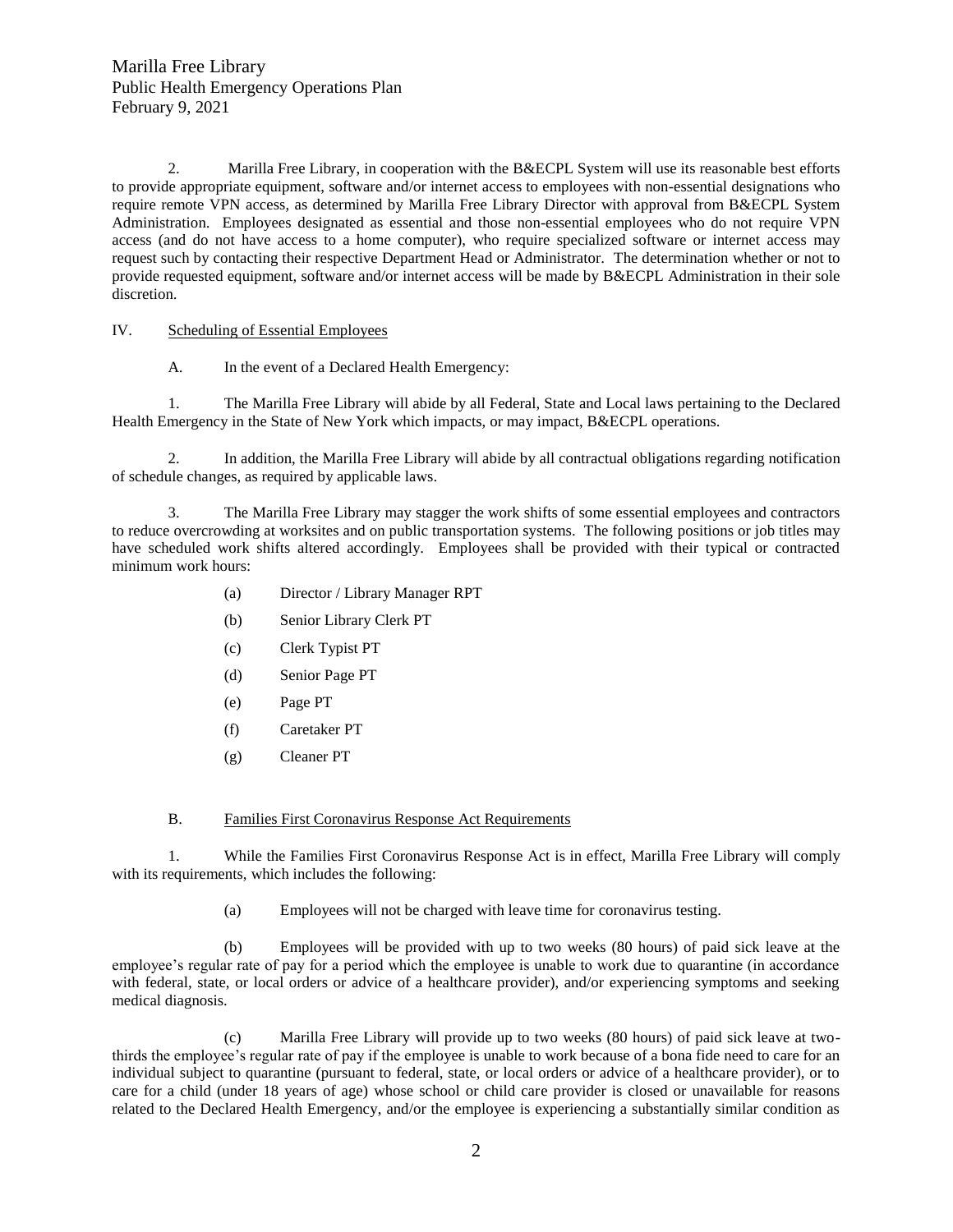specified by the CDC/public health officials. This provision may be modified if an employee is able to effectively work remotely and the need exists for them to do so.

(d) Marilla Free Library will provide up to an additional 10 weeks of paid expanded family and medical leave at two-thirds of the employee's regular rate of pay where an employee, who has been employed for at least 30 calendar days by name of public employer, is unable to work due to a bona fide need for leave to care for a child whose school or child care provider is closed or unavailable for reasons related to the Declared Health Emergency. This provision may be modified if an employee is able to effectively work remotely and the need exists for them to do so.

2. Contractors, either independent or affiliated with a staffing agency or other contracted firm, are not classified as employees of Marilla Free Library, and as such are not provided with paid leave time, unless required by law.

## C. Other Protocols

During a Declared Health Emergency, the Marilla Free Library will observe some or all of the following additional protocols in order to reduce overcrowding of essential employees at Marilla Free Library worksites and on public transportation systems:

## 1. Social Distancing.

(a) Marilla Free Library will mandate 6 feet (6') distance (or another minimum distance that B&ECPL Administrator deems appropriate) between personnel and patrons, unless safety or core functions of the work activities requires a shorter distance.

(b) Social distancing signage will be placed throughout the library, and floors will be marked with increment markers in areas such as the circulation desk and reference desk. One-way traffic flow will be mandated where practicable.

(c) Seating will be spaced so as to encourage social distancing, or seating may be removed if Marilla Free Library Director/Board of Trustees deems this appropriate.

(d) Computers will be spaced so as to encourage social distancing, and in computer labs, some or all computers will be made "unavailable for use."

- (e) Patrons will not be allowed to socially gather.
- (f) Teleconferencing or videoconferencing will be used for meetings to the extent

practicable.

(g) In situations that may not allow for 6 feet (or other prescribed minimum distance) of separation, such as in connection with deliveries and pick-ups, Marilla Free Library will attempt to implement appropriate measures, which may include facial coverings.

2. Facial Coverings.

(a) Facial coverings or other appropriate protections mandated or recommended by New York State or another governmental authority may be required if personnel must work more closely together than the prescribed minimum distance. Marilla Free Library in cooperation with the B&ECPL System will attempt to furnish appropriate facial coverings to all staff and to require that they be worn whenever staff are in public areas or in workrooms and offices when 6 feet (or the prescribed minimum distance) of separation is not available.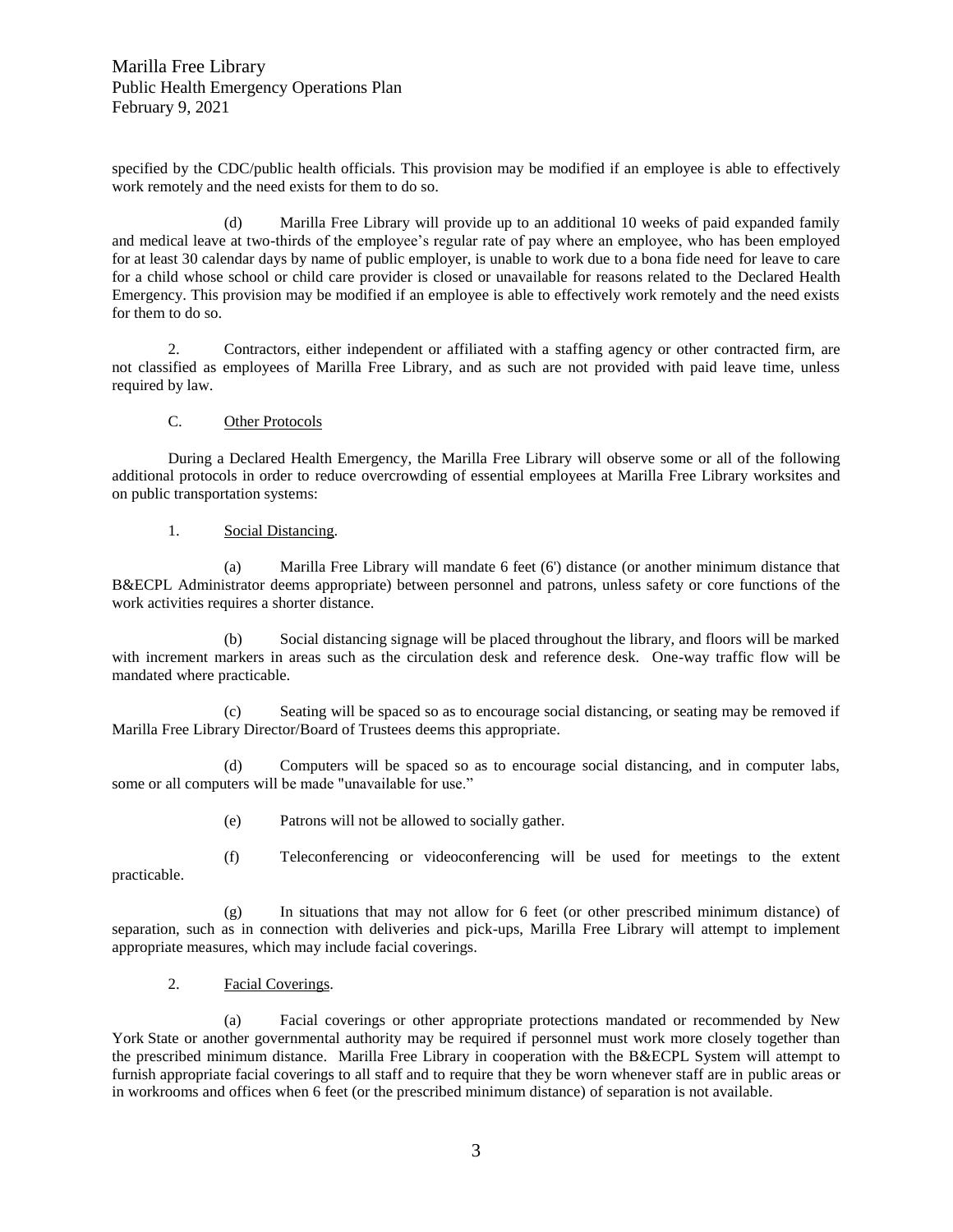(b) Patrons over the age of 2 entering and remaining in the building may be required to wear facial coverings. Signage will be placed at library entrances and throughout the building notifying patrons and visitors of the facial covering requirement.

3. Walk-Up and Curbside Service. As determined by Marilla Free Library Director/Board of Trustees, the Marilla Free Library may provide walk-up or curbside pick-up service in addition to, or in lieu of, inlibrary services. Facial coverings and gloves will be required of staff at all times when providing walk-up and curbside pickup, and appropriate protocols will be followed.

## V. Protocols for Acquiring and Storing Personal Protective Equipment

The Marilla Free Library will observe the following protocols with respect to the acquisition and storage of personal protective equipment (PPE) for essential employees and contractors:

A. PPE

1. The Marilla Free Library, in cooperation with the B&ECPL System will attempt to provide PPE – which may include facial coverings (masks, face shields or goggles) and disposable gloves – to all essential employees working during a Declared Health Emergency.

2. The B&ECPL System Business Office will maintain a minimum six (6) month supply (quantity of 2 per essential employee) of facial coverings masks (disposable) and reusable, face shields or goggles and polypropylene disposable gloves.

3. The PPE will be kept in the Shipping and Receiving storage room located at the Central Library.

(a) The Storage Room has been determined to be conducive (clean and dry) for storage of such materials.

- (b) Supplies will be labeled with expiration dates.
- (c) Shipping and Receiving will communicate inventory needs to the Business Office.

4. The B&ECPL System Business Office shall attempt to ensure there is a minimum of a six (6) month supply of facial coverings and polypropylene disposable gloves onsite.

5. The B&ECPL System Business Office will purchase materials pursuant to the B&ECPL Procurement Policy.

(a) The Marilla Free Library may place orders for PPE using the B&ECPL Staff Intranet: <http://intranet.buffalolib.org/supplies>

(b) The following are current vendors whom B&ECPL System has purchased the identified

PPE:

- (i) Masks: Erie County Emergency Services Homeland Security Preparedness (716) 858-7109, (716) 858-2944, (716) 858-4909
- (ii) Masks: [www.amazon.com](http://www.amazon.com/)
- (iii) Face Shields: www.amazon.com; Also made internally in the Central Library's Launch Pad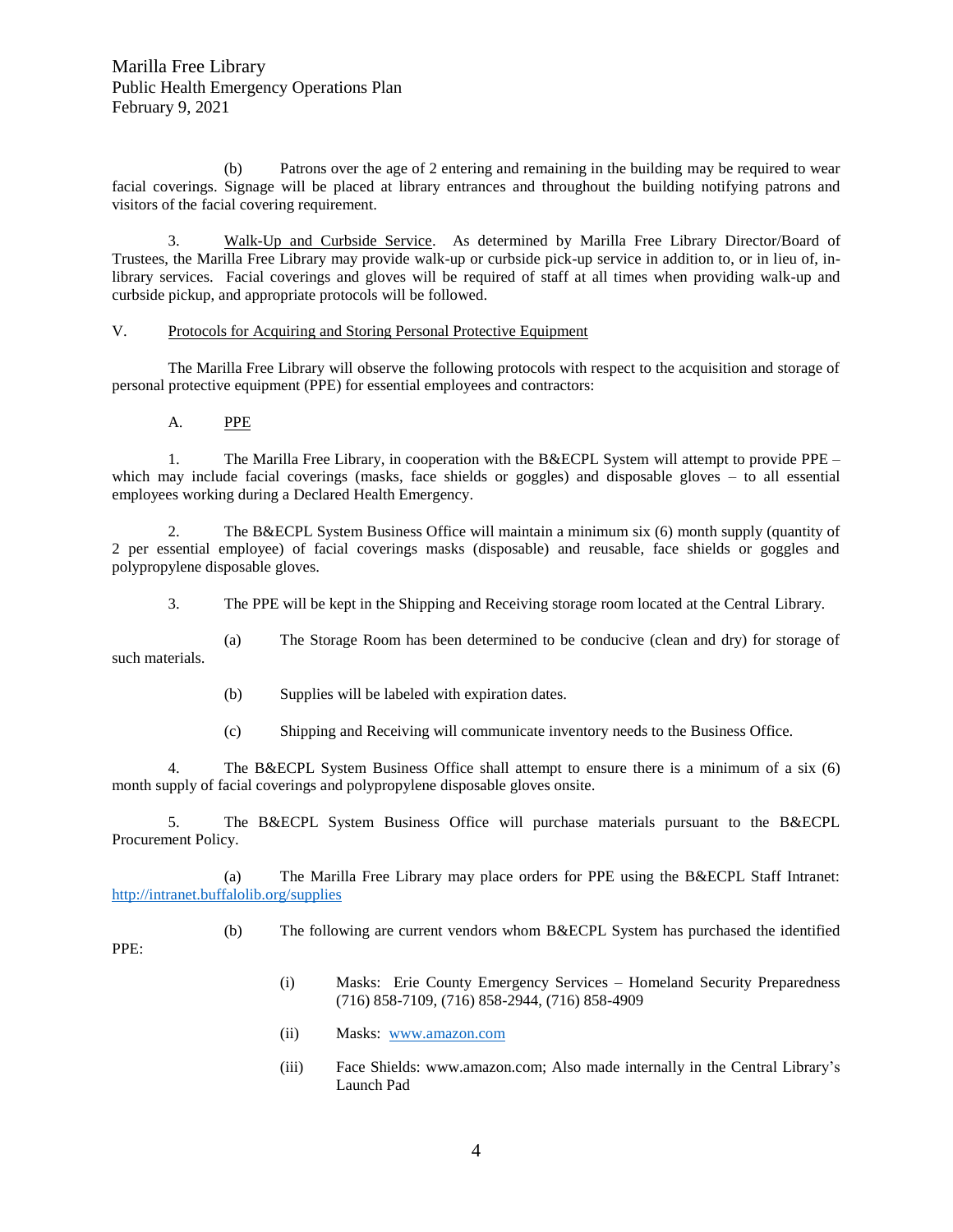- (iv) Goggles: www.amazon.com, CORR Distributors, Inc. (716) 873-8323
- (v) Polypropylene Gloves: Home Depot Pro (800) 466-3337

#### 6. Additional PPE will be purchased as needed.

7. For emergency supplies, in addition to the Business Office and the Shipping and Receiving Department, Library Administration or designee(s) will have access to and may distribute PPE.

## B. Cleaning and Sanitizing Supplies

1. The Marilla Free Library in cooperation with the B&ECPL System will attempt to provide cleaning and sanitizing supplies to all essential employees during a Declared Health Emergency. The B&ECPL System Business Office shall ensure there is a minimum of a six (6) month supply of cleaning and sanitizing products onsite.

2. Cleaning and sanitizing products will be kept in the Shipping and Receiving storage room located at the Central Library. The Storage Room has been determined to be conducive (clean and dry) for storage of such materials.

(a) Supplies will be labeled with expiration dates.

3. Shipping and Receiving will communicate inventory needs to the Business Office. The Business Office will purchase cleaning and sanitizing products pursuant to the B&ECPL Procurement Policy.

(a) The Marilla Free Library may place orders for cleaning and sanitizing products using the B&ECPL Staff Intranet: [http://intranet.buffalolib.org/supplies.](http://intranet.buffalolib.org/supplies)

(b) The following are current vendors from whom Buffalo & Erie County Public Library System has purchased the identified cleaning and sanitizing products:

- (i) NY Clean Liquid Hand Sanitizer: Erie County Emergency Services Homeland Security Preparedness (716) 858-7109, (716) 858-2944, (716) 858-4909
- (ii) Hand Sanitizer (Gel): CORR Distributors, Inc. (716) 873-8323
- (iii) Kaivac Kaibosh Disinfectant Cleaner: CORR Distributors, Inc. (716) 873-8323
- (iv) PFG04 Neutral Disinfectant Cleaner: CORR Distributors, Inc. (716) 873-8323
- (v) Brutab 65: CORR Distributors, Inc. (716) 873-8323
- (vi) MPC Fresh Breeze: CORR Distributors, Inc. (716) 873-8323
- (vii) MPC Lemon One Step: CORR Distributors, Inc. (716) 873-8323
- (viii) Symmetry Foam Hand Sanitizer: CORR Distributors, Inc. (716) 873-8323
- (ix) Toilet Paper: CORR Distributors, Inc. (716) 873-8323
- (x) Bleach: W.B. Mason (888) 926-2766
- (xi) C-Fold Paper Towels: Chudy Paper Company (716) 825-1935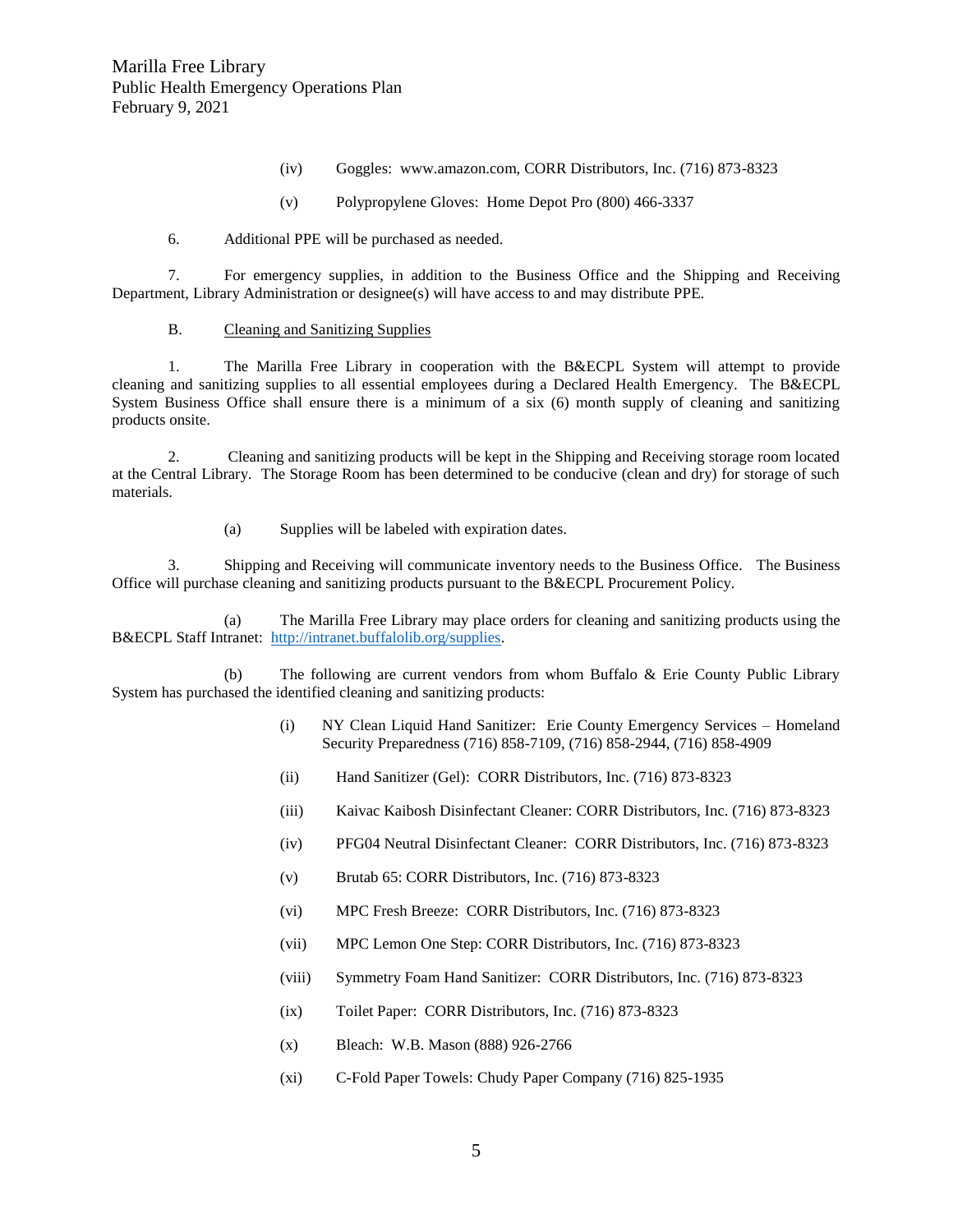- (xii) Jumbo Brown Roll Paper Towels: New York State Industries for the Disabled (800) 221-5994
- (xiii) Round Roll Paper Towels: Regional Distributors, Inc. (585) 458-3300
- (xiv) Facial Tissues: Regional Distributors, Inc. (585) 458-3300
- (xv) Napkins: Regional Distributors, Inc. (585) 458-3300
- 4. Additional cleaning and sanitizing products will be purchased as needed.

5. For emergency supplies, in addition to the B&ECPL System Business Office and the Shipping and Receiving Department, B&ECPL Administration and their designees will have access to and may distribute PPE.

VI. Protocols in the Event of Exposure, Symptomatic Employees or Positive Test

Marilla Free Library will observe appropriate protocols in the event an employee or contractor (1) is exposed to a known case of the communicable disease that is the subject of the Declared Health Emergency, (2) exhibits symptoms of such disease, or (3) tests positive for such disease, in order to prevent the spread or contraction of such disease in the workplace.

Such processes and protocols will be based on the processes and protocols which were implemented in connection with the COVID-19 Declared Health Emergency, **but will be modified as required or appropriate in connection with any new Declared Health Emergency**.

#### A. Screening.

The Marilla Free Library has agreed to follow the B&ECPL's Personnel Policies and Procedures and will therefor:

Follow the B&ECPL's "Personnel Policies and Procedures: Protective Measures to Reduce Risk of Exposure to COVID-19";

1. Implement daily mandatory health screening for all employees prior to the beginning of the respective employees' workday that includes:

(a) Temperature check;

(i) The Temperature will be taken with a touchless thermometer by Human Resources staff and/or library administration, or by manager/supervisor, where applicable;

(ii) Temperature will be noted as either below 100.4 or above 100.4;

(iii) Person/persons conducting the temperature checks and distributing and collecting questionnaires shall be supplied with facial coverings and gloves.

(b) Completion of B&ECPL's "Pre-entry Questionnaire – COVID-19 Assessment";

(c) Temperature logs and questionnaires shall be reviewed daily by the Human Resources Department;

(i) All information will be kept confidential and secure pursuant to state and federal laws and regulations;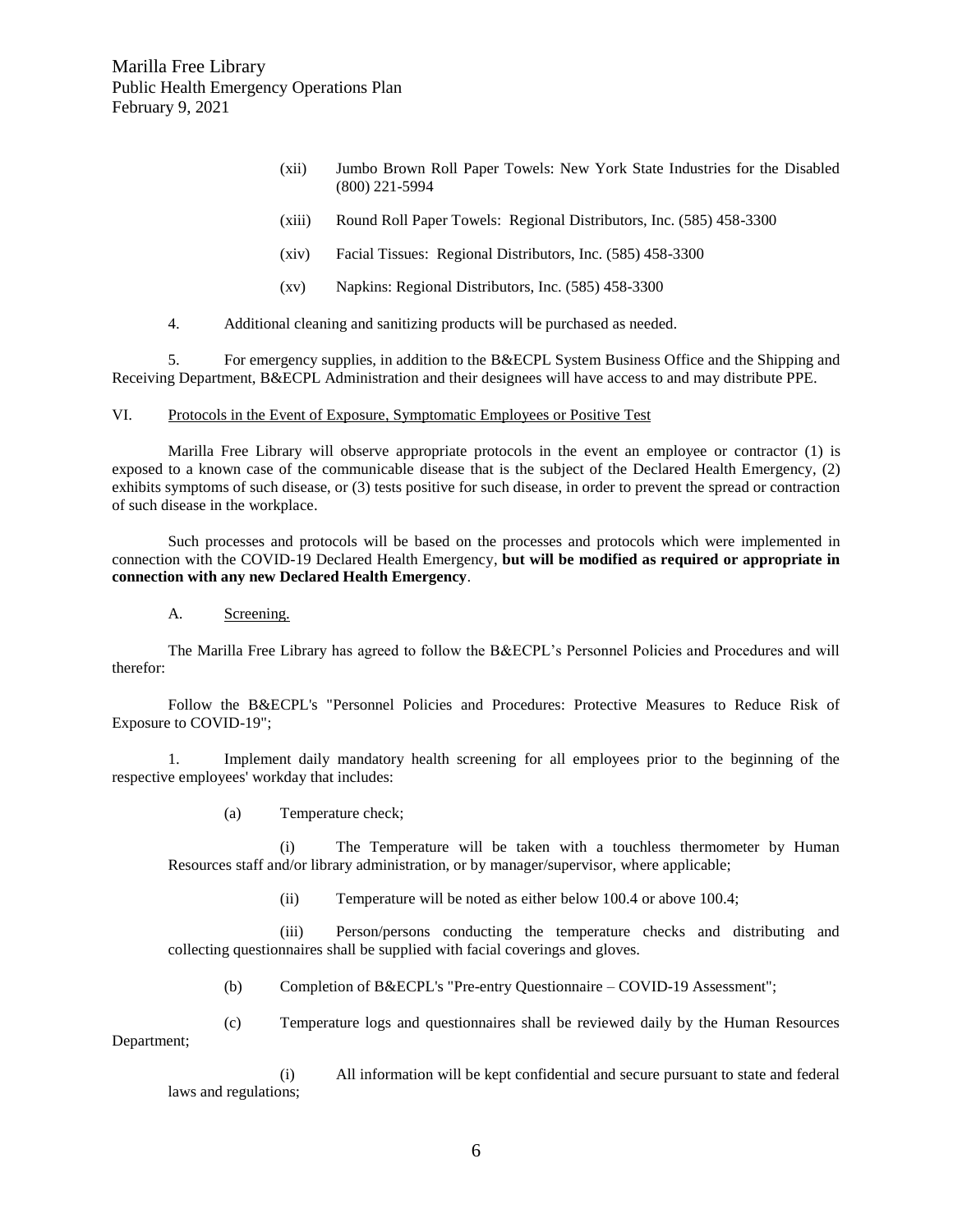## B. Staff Exposures

The B&ECPL has established the following protocols, following current CDC guidelines. The Marilla Free Library has agreed to follow these protocols:

If employees or contractors are exposed to a known case of communicable disease that is the subject of the Declared Health Emergency (defined as a "close contact" with someone who is confirmed infected, which is a prolonged presence within six feet with that person):

1. Exposures. Potentially exposed employees or contractors who do not have symptoms should remain at home or in a comparable setting and practice social distancing for the lesser of 14 days or other current CDC/public health guidance for the communicable disease in question. The B&ECPL Human Resources Manager or designee must be informed in these circumstances and will be responsible for ensuring the following protocols are followed:

(a) As possible, these employees will be permitted to work remotely during this period of time if they are not ill.

(b) Identify who, by title/position, in the organization must be notified and who is responsible for ensuring these protocols are followed

(c) See Section C, below for additional information on contact tracing.

2. Symptomatic Employees. If an employee or contractor exhibits symptoms of the communicable disease that is the subject of the Declared Health Emergency, the B&ECPL Human Resources Manager or designee must be informed in these circumstances and will be responsible for ensuring the following protocols are followed:

(a) Employees and contractors who exhibit symptoms in the workplace should be immediately separated from other employees, customers, and visitors. They should immediately be sent home with a recommendation to contact their physician.

(b) Employees and contractors who exhibit symptoms outside of work should notify their supervisor and stay home, with a recommendation to contact their physician.

(c) Employees should not return to work until they have met the criteria to discontinue home isolation per CDC/public health guidance and have consulted with a healthcare provider.

(d) Marilla Free Library will not require sick employees to provide a negative test result for the disease in question or healthcare provider's note to validate their illness, qualify for sick leave, or return to work; unless there is a recommendation from the CDC/public health officials to do so.

(e) CDC criteria for COVID-19 provides that persons exhibiting symptoms may return to work if at least 24 hours have passed since the last instance of fever without the use of fever-reducing medications. If the disease in question is other than COVID-19, CDC and other public guidance shall be referenced.

3. Positive Tests. If an employee or contractor has tested positive for the communicable disease that is the subject of the Declared Health Emergency, the B&ECPL Human Resources Manager or designee must be informed in these circumstances and will be responsible for ensuring the following protocols are followed:

(a) Apply the steps identified in Section B.2 above, as applicable.

(b) Areas occupied for prolonged periods of time by the subject employee or contractor will be closed off.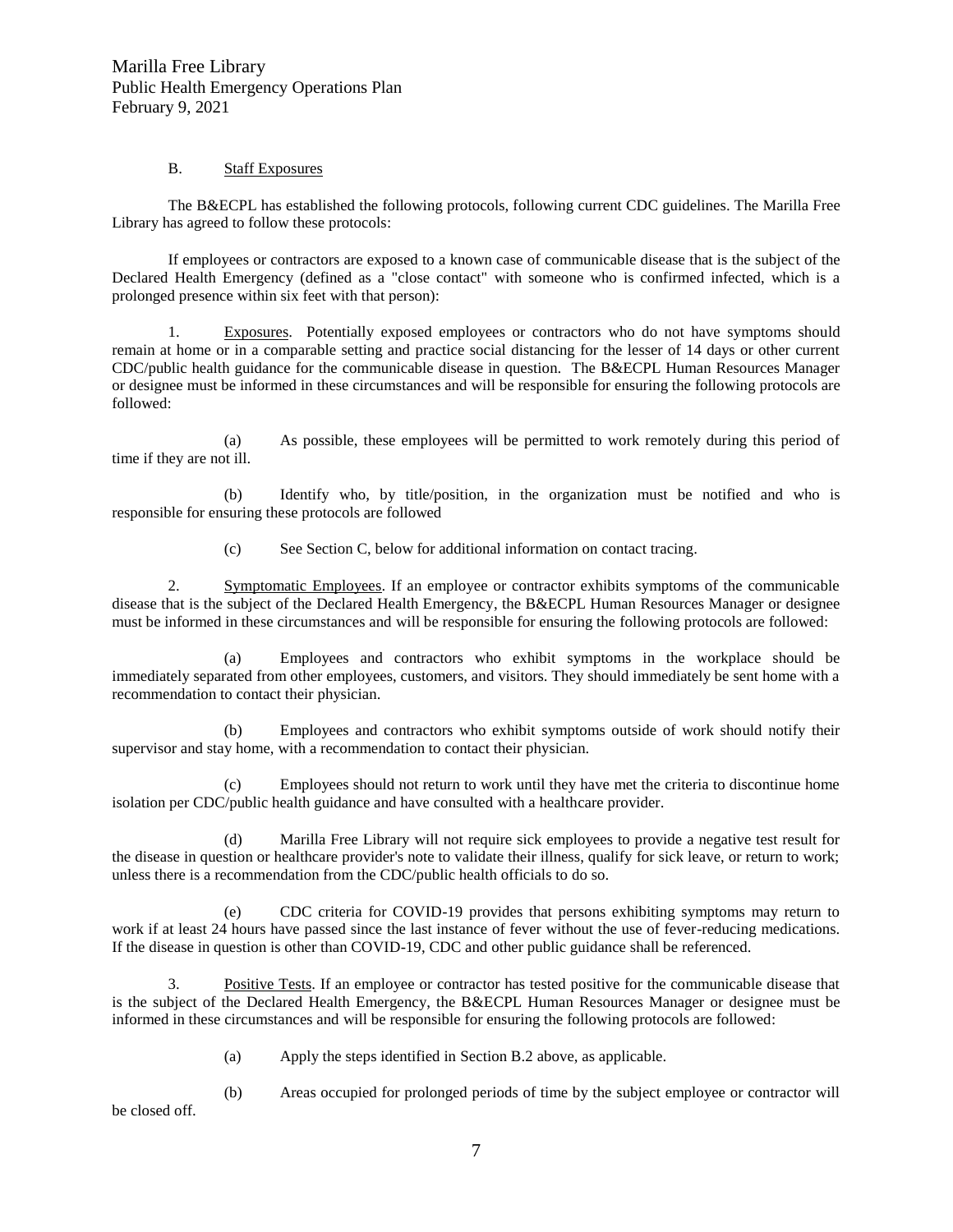(i) CDC guidance for COVID-19 indicates that a period of 24 hours is ideally given before cleaning, disinfecting, and reoccupation of those spaces will take place. If this time period is not possible, a period of as long as possible will be given. CDC/public health guidance for the disease in question will be followed.

(ii) Any common areas entered, surfaces touched, or equipment used shall be cleaned and disinfected immediately, in accordance with Section V (B) Cleaning and Disinfection.

(c) Identification of potential employee and contractor exposures will be conducted.

(i) If an employee or contractor is confirmed to have the disease in question, appropriate position or title or their designee should inform all contacts of their possible exposure. Confidentiality shall be maintained as required by the Americans with Disabilities Act (ADA).

(ii) Apply the steps identified in item A, above, as applicable, for all potentially exposed personnel.

C. Contact Tracing

1. The B&ECPL Human Resources Manager or designee will confidentially interview the staff member identified as testing positive for the communicable disease seeking the following:

- (a) Work place location;
- (b) Where the staff member traveled in the work location;
- (c) With whom the staff member came in contact;

All information will be kept confidential pursuant to state and federal laws and regulations;

2. The B&ECPL Human Resources Department will work with the Erie County Department of Health to notify staff and visitors that they may have been exposed to COVID-19 from the staff member identified as testing positive.

#### VII. Protocol for Documenting Precise Hours and Work Locations for Essential Employees

1. In the event of a positive test by a Marilla Free Library employee, the B&ECPL Human Resources Department will confidentially interview the staff member identified as testing positive for the communicable disease seeking the following:

- (a) Workplace location;
- (b) Where the staff member traveled in the work location; and
- (c) With whom the staff member came in contact.

2. All information will be kept confidential pursuant to state and federal laws and regulations;

3. The B&ECPL Human Resources Department will work with the Erie County Department of Health to notify staff and visitors that they may have been exposed to COVID-19 from the staff member identified as testing positive.